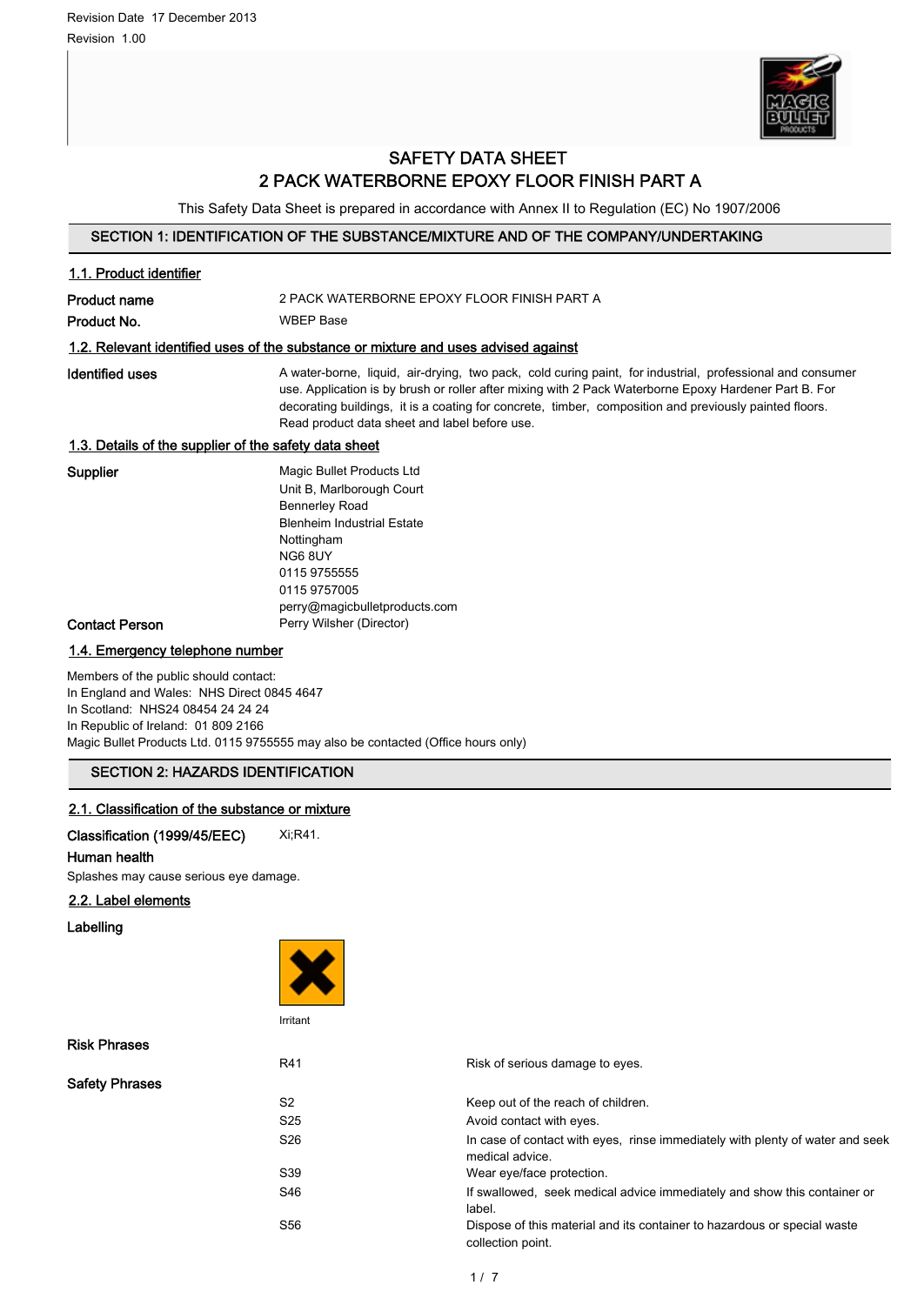S64 **If swallowed, rinse mouth with water (only if the person is conscious).** 

# 2.3. Other hazards

# SECTION 3: COMPOSITION/INFORMATION ON INGREDIENTS

# 3.2. Mixtures

| POLYMER FR0M BADGE, POLYETHYLENE GLYCOL, TETA AND CRESYL GLYCYDYL ETHER<br>$10 - 25%$ |           |                             |  |  |
|---------------------------------------------------------------------------------------|-----------|-----------------------------|--|--|
| CAS-No.: 362679-94-5                                                                  | $EC$ No.: |                             |  |  |
| Classification (EC 1272/2008)<br>Eye Dam. 1 - H318                                    | Xi:R41.   | Classification (67/548/EEC) |  |  |

The Full Text for all R-Phrases and Hazard Statements are Displayed in Section 16.

#### Ingredient notes

Substances presenting a health or environmental hazard within the meaning of the Dangerous Substances Directive 67/548/EEC or Regulation (EC) No. 1272/2008, assigned a Community workplace exposure limit, classified as PBT/vPvB or included in the Candidate List.

## Composition Comments

The data shown are in accordance with the latest EC Directives.

# SECTION 4: FIRST AID MEASURES

## 4.1. Description of first aid measures

#### General information

In all cases of doubt, or when symptoms persist, seek medical attention. Never give anything by mouth to an unconscious person.

If unconscious place in recovery position and seek medical advice.

# Inhalation

Remove to fresh air, keep patient warm and at rest.

If breathing is irregular or stopped, administer artificial respiration.

#### Ingestion

If accidentally swallowed rinse the mouth with plenty of water (only if the person is conscious) and obtain immediate medical attention. Keep at rest. Do NOT induce vomiting.

#### Skin contact

Remove contaminated clothing.

Wash skin thoroughly with soap and water or use recognised skin cleanser.

Do NOT use solvents or thinners.

# Eye contact

Remove contact lenses, irrigate copiously with clean, fresh water, holding the eyelids apart for at least 10 minutes and seek immediate medical advice.

## 4.2. Most important symptoms and effects, both acute and delayed

## Ingestion

Ingestion may cause nausea, diarrhoea and vomiting.

# Skin contact

Prolonged or repeated contact with skin may cause soreness, irritation or dry skin due to a defatting action.

#### Eye contact

May cause severe irritation to eyes.

#### 4.3. Indication of any immediate medical attention and special treatment needed

No specific first aid measures noted.

# SECTION 5: FIREFIGHTING MEASURES

#### 5.1. Extinguishing media

#### Extinguishing media

recommended: alcohol resistant foam, CO2, powders, water spray/mist

# Unsuitable extinguishing media

Do not use water jet as an extinguisher, as this will spread the fire.

# 5.2. Special hazards arising from the substance or mixture

# Hazardous combustion products

During fire, toxic gases (CO, CO2, NOx) are formed.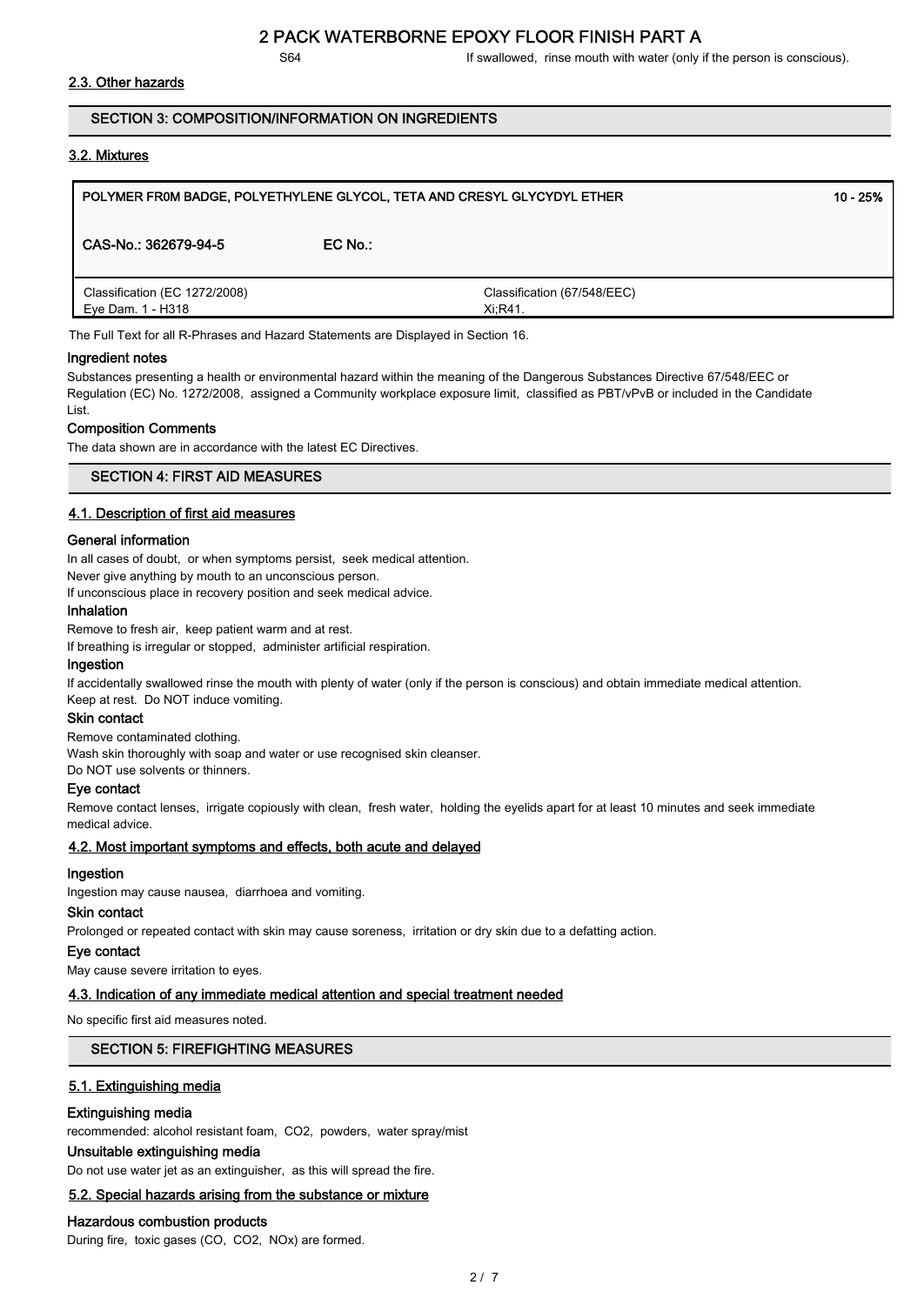# Unusual Fire & Explosion Hazards

Fire will produce dense black smoke. Exposure to decomposition products may cause a health hazard. Appropriate breathing apparatus may be required.

# 5.3. Advice for firefighters

# Special Fire Fighting Procedures

Cool closed containers exposed to fire with water. Do not allow run-off from fire fighting to enter drains or water courses.

# SECTION 6: ACCIDENTAL RELEASE MEASURES

# 6.1. Personal precautions, protective equipment and emergency procedures

Avoid breathing vapours.

Refer to protective measures listed in Sections 7 and 8.

# 6.2. Environmental precautions

Do not allow to enter drains or watercourses.

If the product contaminates lakes, rivers or sewage, inform appropriate authorities in accordance with local regulations.

# 6.3. Methods and material for containment and cleaning up

Contain and collect spillage with non-combustible absorbent materials, e.g. sand, earth, vermiculite, diatomaceous earth and place in container for disposal according to local regulations (see section 13). Clean preferably with a detergent - avoid use of solvents.

# 6.4. Reference to other sections

For personal protection, see section 8.

# SECTION 7: HANDLING AND STORAGE

# 7.1. Precautions for safe handling

The Manual Handling Operations Regulations may apply to the handling of containers of this product.

To assist employers, the following method of calculating the weight for any pack size is given. Take the pack size volume in litres and multiply this figure by the specific gravity value given in Section 9. This will give the net weight of the coating in kilograms. Allowance will then have to be made for the immediate packaging to give an approximate gross weight.

Avoid skin and eye contact.

Avoid inhalation of vapour and spray mist.

Smoking, eating and drinking should be prohibited in application area.

For personal protection see Section 8.

Never use pressure to empty: container is not a pressure vessel.

Always keep in containers of same material as the original one.

Comply with the health and safety at work laws.

Do not allow to enter drains or water courses.

Information on fire and explosion protection.

Vapours are heavier than air and may spread along floors.

Vapours may form explosive mixtures with air.

## 7.2. Conditions for safe storage, including any incompatibilities

Store between 5 and 25°C in a dry, well ventilated place. Keep container tightly closed.

No smoking.

Prevent unauthorised access.

Containers which are opened must be carefully resealed and kept upright to prevent leakage.

Notes on joint storage.

Store away from oxidising agents, from strongly alkaline and strongly acid materials.

The principles contained in the HSE Guidance Note: Chemical Warehousing: The Storage of Packed Dangerous Substances should be observed when storing this product.

## 7.3. Specific end use(s)

The identified uses for this product are detailed in Section 1.2.

# SECTION 8: EXPOSURE CONTROLS/PERSONAL PROTECTION

# 8.1. Control parameters

# Ingredient Comments

No exposure limits noted for ingredient(s). For dust the 8 hour TWA's are:- Respirable dust 4 mg/cu.m (WEL) Total inhalable dust 10 mg/cu.m (WEL)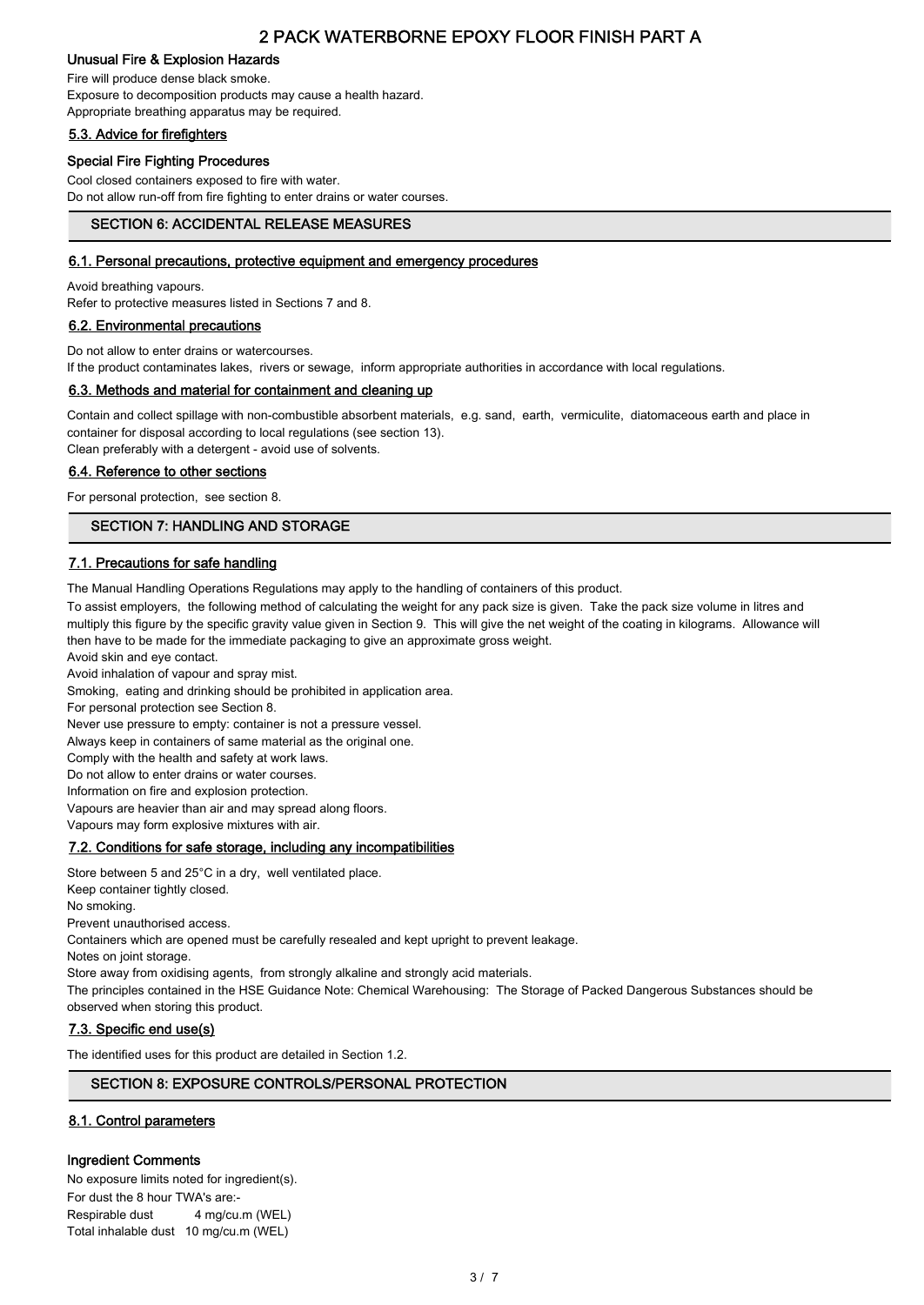8.2. Exposure controls

#### Protective equipment





#### Engineering measures

Provide adequate ventilation. Where reasonably practicable this should be achieved by the use of local exhaust ventilation and good general extraction.

If these are not sufficient to maintain concentrations of solvent vapour below the OEL, suitable respiratory protection must be worn. Respiratory equipment

If workers are exposed to concentrations above the exposure limit they must use appropriate, certified respirators.

#### Hand protection

There is no one glove material or combination of materials that will give unlimited resistance to any individual or combination of chemicals. For prolonged or repeated handling, use pvc or rubber gloves.

The breakthrough time must be greater than the end use time of the product.

The instructions and information provided by the glove manufacturer on use, storage, maintenance and replacement must be followed. Gloves should be replaced regularly and if there is any sign of damage to the glove material.

Always ensure that gloves are free from defects and that they are stored and used correctly.

The performance or effectiveness of the glove may be reduced by physical/ chemical damage

and poor maintenance.

Barrier creams may help to protect the exposed areas of the skin, they should however not be applied once exposure has occurred.

# Eye protection

Use safety eyewear, manufactured/tested to EN 166, and designed to protect against splash of liquids.

#### Skin protection

Personnel should wear anti-static clothing made of natural fibre or of high temperature resistant synthetic fibre.

### Environmental Exposure Controls

Do not allow to enter drains or water courses.

# SECTION 9: PHYSICAL AND CHEMICAL PROPERTIES

# 9.1. Information on basic physical and chemical properties

| Appearance                                | Viscous liquid.                             |
|-------------------------------------------|---------------------------------------------|
| Colour                                    | Tile Red and Grey (BS 4800 18-B-21 Tideway) |
| Odour                                     | Slight odour of ammonia.                    |
| Solubility                                | Disperses.                                  |
| Initial boiling point and boiling         | Approx. 100°C @ 760 mm Hg                   |
| range                                     |                                             |
| Melting point $(^{\circ}C)$               | Approx. 0°C                                 |
| <b>Relative density</b>                   | 1.3 - 1.4 @ 20 $^{\circ}$ C                 |
| pH-Value, Conc. Solution                  | $10 - 12$                                   |
| <b>Viscosity</b>                          | 4 - 5 poise Rotothinner Viscometer @ 20°C   |
| Flash point (°C)                          |                                             |
| Not relevant                              |                                             |
| 9.2. Other information                    |                                             |
| <b>Volatile Organic Compound</b><br>(VOC) | 5 g/litre                                   |

#### Volatile Organic Compound (VOC) <1 g/100 g

# SECTION 10: STABILITY AND REACTIVITY

# 10.1. Reactivity

Stable under recommended storage and handling conditions (see section 7). In a fire, hazardous decomposition products may be produced.

## 10.2. Chemical stability

Stable under normal temperature conditions.

#### 10.3. Possibility of hazardous reactions

Keep away from oxidising agents, strongly alkaline and strongly acid materials in order to avoid exothermic reactions

## 10.4. Conditions to avoid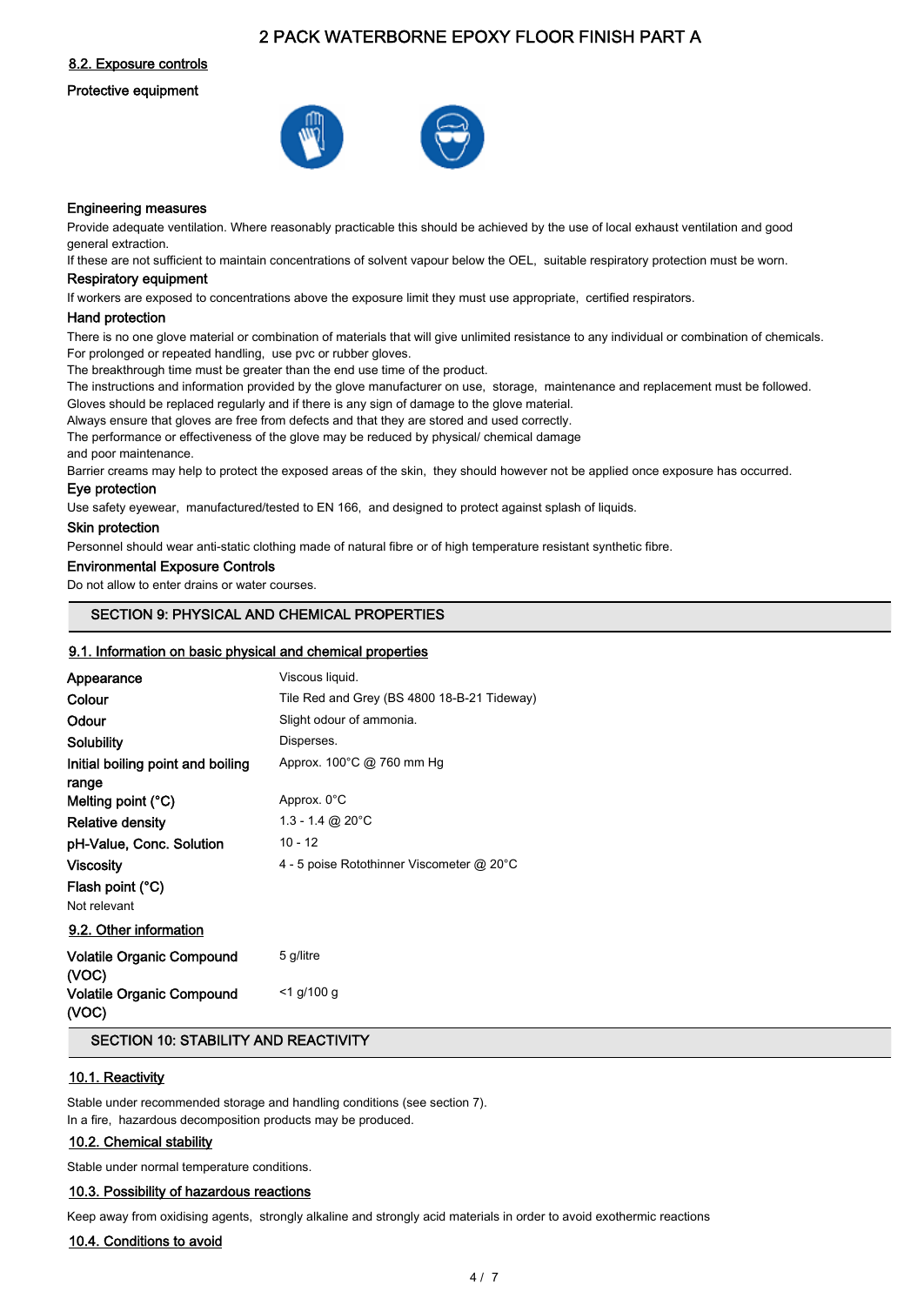When exposed to high temperatures may produce hazardous decomposition products.

#### 10.5. Incompatible materials

#### Materials To Avoid

Keep away from oxidising agents, strongly alkaline and strongly acid materials in order to avoid exothermic reactions

#### 10.6. Hazardous decomposition products

such as carbon monoxide and dioxide, smoke, oxides of nitrogen etc.

## SECTION 11: TOXICOLOGICAL INFORMATION

#### 11.1. Information on toxicological effects

#### General information

There are no data available on the mixture itself.

 The mixture has been assessed following the conventional method of the Dangerous Preparations Directive 1999/45/EC and classified for toxicological hazards accordingly. See sections 2 and 3 for details.

#### Skin contact

Repeated or prolonged contact with the mixture may cause removal of natural fat from the skin resulting in non-allergic contact dermatitis and absorption through the skin.

#### Eye contact

May cause severe irritation to eyes. Risk of serious damage to eyes.

#### Route of entry

This takes into account, where known, delayed and immediate effects and also chronic effects of components from short-term and long-term exposure by oral, inhalation and dermal routes of exposure and eye contact.

# SECTION 12: ECOLOGICAL INFORMATION

#### **Ecotoxicity**

There are no data available on the mixture itself. The mixture has been assessed following the conventional method of the Dangerous Preparations Directive 1999/45/EC and is not classified as dangerous for the environment. Do not allow to enter drains or water courses.

#### 12.1. Toxicity

#### Acute Fish Toxicity

There is no toxicity data for this product.

#### 12.2. Persistence and degradability

#### **Degradability**

There are no data on the degradability of this product.

#### 12.3. Bioaccumulative potential

#### Bioaccumulative potential

No data available on bioaccumulation.

#### 12.4. Mobility in soil

#### Mobility:

The product is dispersible in water and may spread in the aquatic environment.

#### 12.5. Results of PBT and vPvB assessment

Not Classified as PBT/vPvB by current EU criteria.

#### 12.6. Other adverse effects

None known.

## SECTION 13: DISPOSAL CONSIDERATIONS

#### General information

Do not allow to enter drains or water courses or dispose of where ground or surface waters may be affected.

#### 13.1. Waste treatment methods

Waste and emptied containers are controlled wastes and should be disposed of in accordance with The Environment Protection (Duty of Care) Regulations" (in England, Scotland, Wales) or The Controlled Waste (Duty of Care) Regulations (in Northern Ireland). The European Waste Classification of this product when disposed of as waste is:

# Waste Class

Waste Code: Name of Waste (according to Directive 2000/532/EC):

08 01 12 Waste paint and varnish other than those mentioned in 08 01 11.

If this product is mixed with other wastes, the original waste product code may no longer apply and the appropriate code should be assigned.

For further information contact your local waste authority.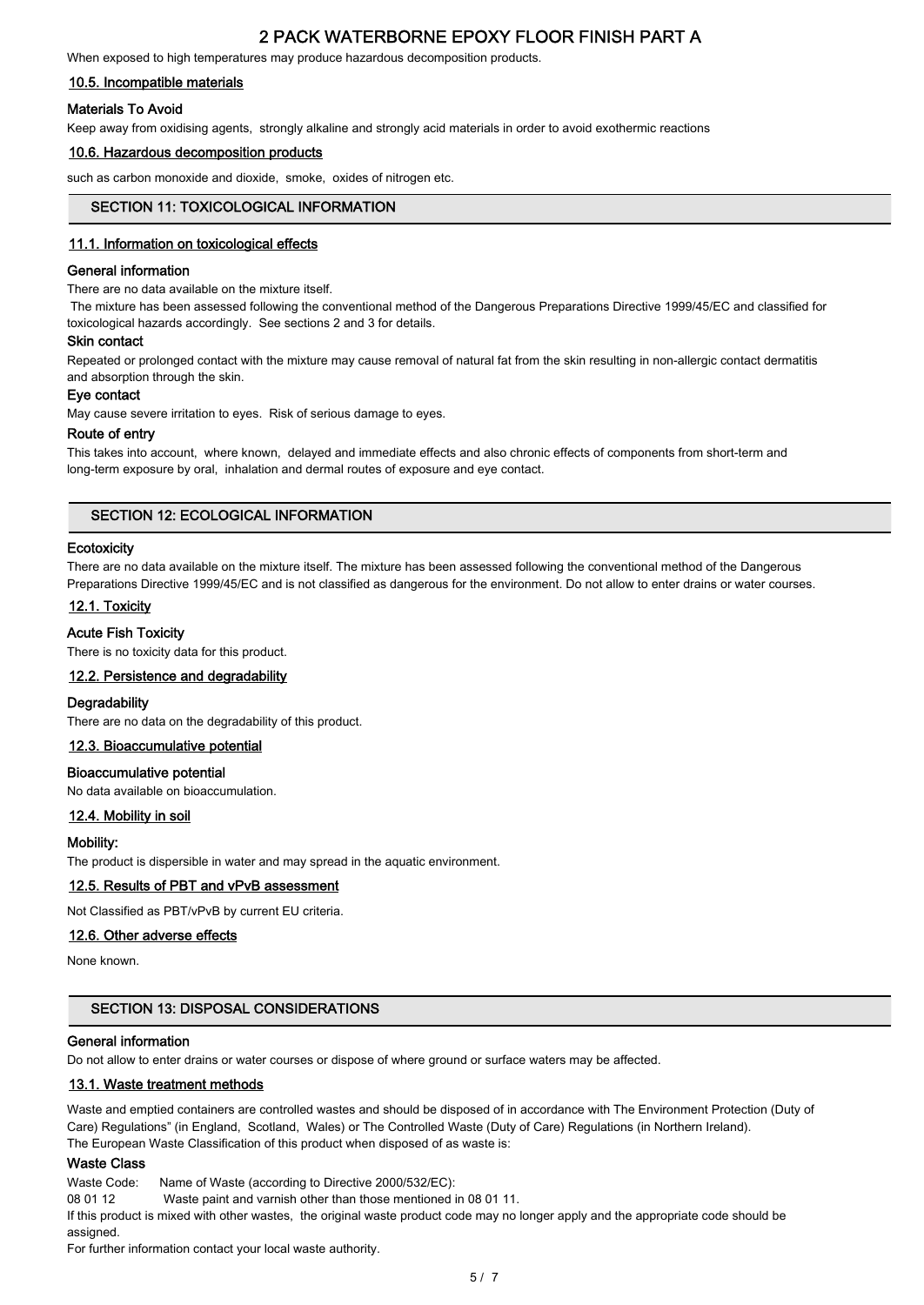Using the information provided in this safety data sheet, advice should be obtained from the relevant environment agency whether the Hazardous Waste Regulations apply.

Empty containers must be scrapped or reconditioned.

Dispose of empty containers contaminated by the product in accordance with local or national legal provisions.

# SECTION 14: TRANSPORT INFORMATION

General This mixture is not classified as dangerous according to international transport regulations (ADR/RID, IMDG, ICAO/IATA).

# 14.1. UN number

This product is not classified for transport

# 14.2. UN proper shipping name

This product is not classified for transport

# 14.3. Transport hazard class(es)

This product is not classified for transport

## 14.4. Packing group

This product is not classified for transport

# 14.5. Environmental hazards

Environmentally Hazardous Substance/Marine Pollutant

No.

# 14.6. Special precautions for user

Always transport in closed containers that are upright and secure.

Ensure that persons transporting the product know what to do in the event of an accident or spillage.

# 14.7. Transport in bulk according to Annex II of MARPOL73/78 and the IBC Code

Not relevant

# SECTION 15: REGULATORY INFORMATION

# 15.1. Safety, health and environmental regulations/legislation specific for the substance or mixture

## Uk Regulatory References

The information contained in this safety data sheet does not constitute the users own assessment of workplace risks as required by other health and safety legislation.

The information in this Safety Data Sheet is required pursuant to the provisions of the Health and Safety at Work etc. Act and the Control of Substances Hazardous to Health Regulations which apply to the use of this product at work.

The provisions of Directive 2004/42/EC on VOC apply to this product. Refer to the product label and/or technical data sheet for further information. See also Section 15.3 below.

# Environmental Listing

The Environmental Protection (Duty of Care) Regulations 1992 (SI 1992:2839), TSO.

Hazardous Waste Regulations 2005 (SI 2005:894) and amendments

# Statutory Instruments

The Control of Substances Hazardous to Health Regulations 2002(SI 2002:1689) and amendments.

The Manual Handling Operations Regulations 1992, (SI 1992:2793)and amendment, The Stationery Office.

# Approved Code Of Practice

Control of Substances Hazardous to Health (Fifth Edition) (HSE Books L5)

Storage of Dangerous Substances (2003) (HSE Books L135)

# Guidance Notes

Workplace Exposure Limits EH40.

COSHH Essentials: easy steps to control chemicals, HSG 193. HSE books. Control Guidance Sheets, which may be relevant to the particular conditions of use, can also be found in this publication.

Best Practice Guideline 5 "Safe Use of Gloves (June 2010) published by the European Solvents Industry Group (ESIG) available at www.esig.org/en/library/publications/best-practice-guides

# EU Legislation

Regulation (EC) No 1907/2006 of the European Parliament and of the Council of 18 December 2006 concerning the Registration, Evaluation, Authorisation and Restriction of Chemicals (REACH), establishing a European Chemicals Agency, amending Directive 1999/45/EC and repealing Council Regulation (EEC) No 793/93 and Commission Regulation (EC) No 1488/94 as well as Council Directive 76/769/EEC and Commission Directives 91/155/EEC, 93/67/EEC, 93/105/EC and 2000/21/EC, including amendments.

## 15.2. Chemical Safety Assessment

No chemical safety assessment has been carried out.

# 15.3 Paints Directive 2004/42/EC

VOC Content: EU limit for this product (Cat A/j) is: 140 g/litre